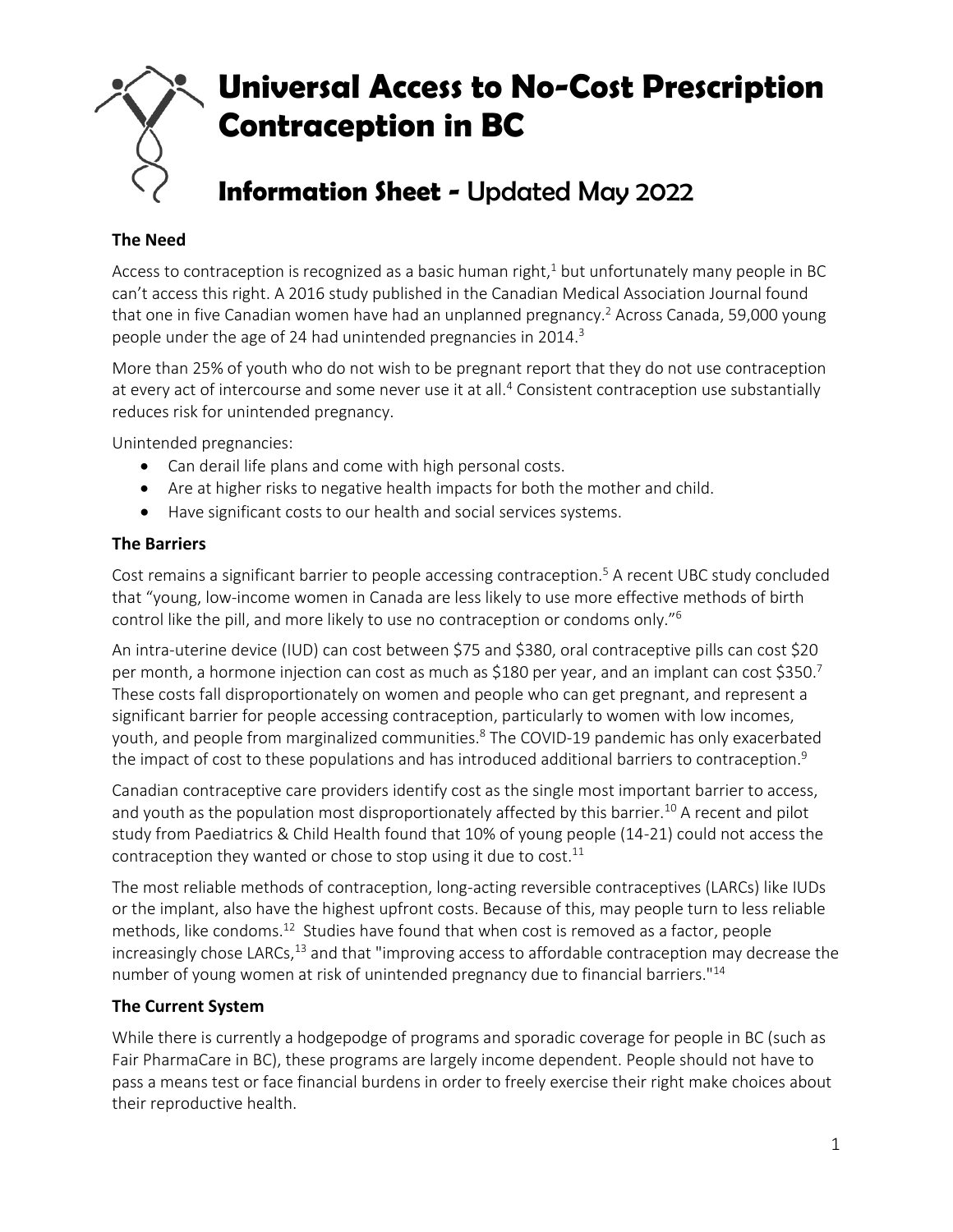Cumbersome application processes and paperwork further discourage the use of these programs and represent additional barriers.<sup>15</sup> Programs where individuals pay upfront and then get reimbursed are both a cost and confidentiality barrier.

High costs of contraception significantly impact young people. While young adults may be covered through their parent's plans, because a parent is almost always the primary subscriber for health insurance, a young person is therefore often forced to give up their privacy in order to make choices about their bodies.<sup>16</sup> Depending on their situation, doing so could also put their safety, housing, or well-being in jeopardy.

# **The Proposed Policy**

We propose that BC adopt a policy where no-cost prescription contraception is universally available to all residents. This policy could be delivered using a similar method to Mifegymiso, the abortion pill that was made universally available at no cost in January 2018. $^{17}$ 

Many other countries already subsidize universal access to contraception, in full or in part; these include UK, France, Spain, Sweden, Denmark, the Netherlands, Luxemburg, Italy, Germany, and Ireland.<sup>18</sup> These countries have done so because the personal, public health, and social benefits far outstrip the costs. In fact, programs that offer free prescription contraception have been found to be revenue positive! This is because the cost of providing free prescription contraception is considerably lower than the costs associated with unintended pregnancy.

Options for Sexual Health (2010) estimated that every \$1 spent on contraceptive support for a woman can save as much as \$90 in public expenditure on social supports.<sup>19</sup> This study estimated that the BC government could save as much as \$95 million annually with this policy.<sup>20</sup> A 2015 study in the *Canadian Association Medical Journal* estimated cost of delivering universal contraception in Canada at \$157 million, but the savings, in the form of direct medical costs of unintended pregnancy, have been estimated at \$320 million.<sup>21</sup>

When Colorado implemented a program offering free IUDs to young people (43,713 at a cost of \$28 million), this program reduced teen pregnancies by 54% and teen abortion rates by 64% over the course of eight years, and saved the government an estimated \$70 million.<sup>22</sup>

# **The Benefits**

- Empowers people:
	- o Money should never be a barrier to someone exercising their right to say what happens to their body, and to decide when, and whether or not, they have children.
- Promotes equality:
	- o Condoms are freely available in clinics, campuses, and other locations.
	- o The costs of prescription contraception fall disproportionately on women and people with uteruses.
- Promotes health outcomes:
	- o Unintended pregnancies can be risky for mothers and babies.
- **•** Good education policy:
	- o This policy helps normalize conversations about sex, sexual and reproductive health.
- Saves money:
	- o This policy is revenue positive, saving the BC Government millions, because those who can't afford contraception, likely can't afford to raise a child.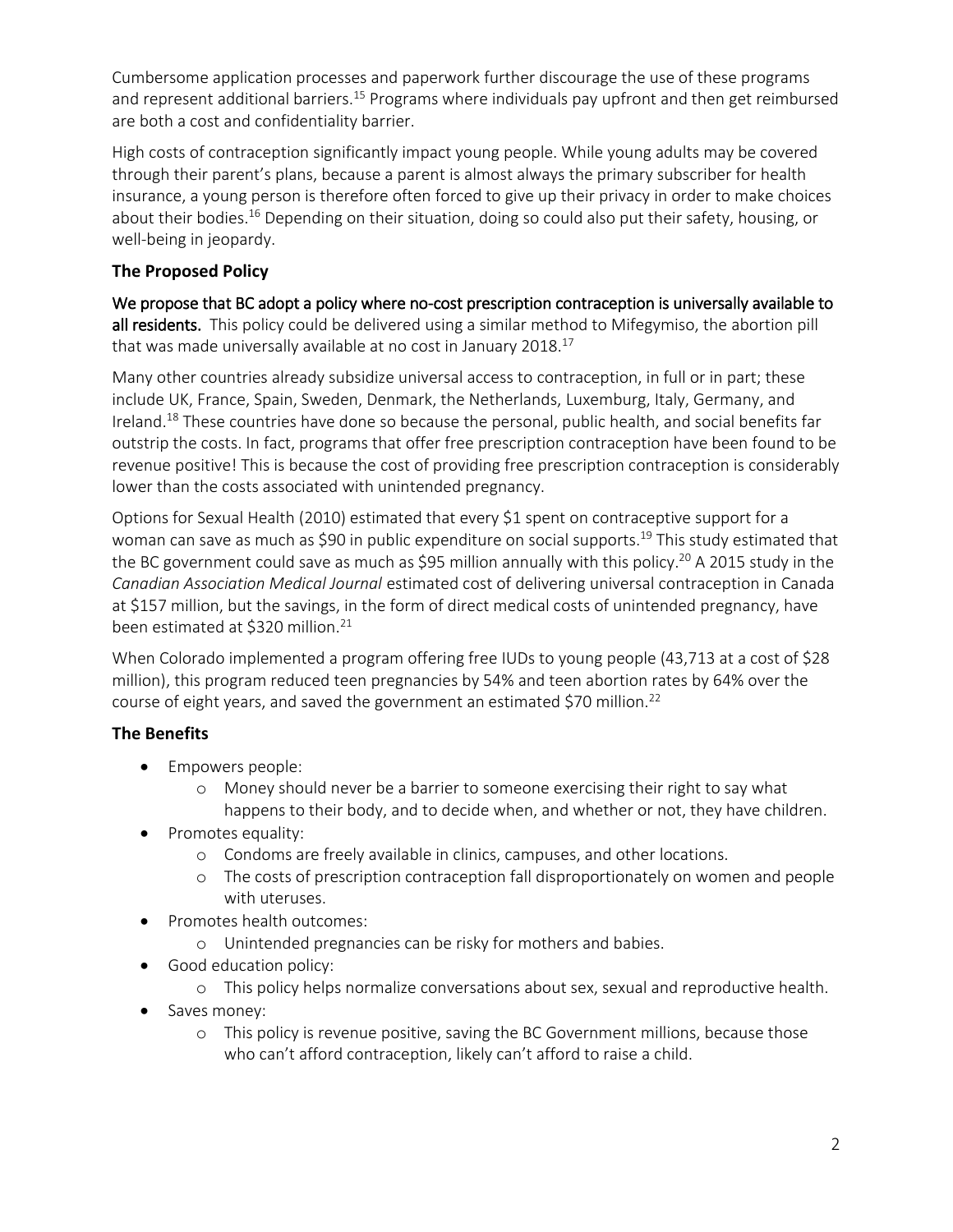We are urging the BC Government to implement universal no-cost prescription contraception immediately, and to ensure that the policy that it adopts is as expansive as possible. The most straightforward and maximally effective policy would be to make all forms of prescription contraception available to everyone at no cost.

## **Endorsements**

Programs that offer no-cost universal access to contraception have been called for by the:

- $\bullet$  The Canadian Medical Association.<sup>23</sup>
- $\bullet$  The Society of Obstetricians and Gynaecologists of Canada.<sup>24</sup>
- $\bullet$  The Canadian Pediatric Society.<sup>25</sup>

Our campaign has been directly endorsed by 31 municipalities across BC,<sup>26</sup> including Victoria (January 2020), Burnaby (February 2020), Vancouver (March 2020), and Saanich (April 2022), and two resolutions were passed at the September 2020 Union of British Columbia Municipalities (UBCM) Convention.<sup>27</sup> A growing number of groups across BC have also added their support, including:

- The Vancouver District Labour Council and the Victoria Labour Council.
- The Canadian Federation of Medical Students.
- Options for Sexual Health.
- The Canadian Federation of University Women.
- The Abortion Rights Coalition of Canada.
- The BC Government and Service Employees' Union (BCGEU).
- The BC Federation of Labour.
- $\bullet$  Action Canada for Sexual Health and Rights.<sup>28</sup>

The Select Standing Committee on Finance and Government Services has endorsed this policy in its past three reports. Its' most recent "Report on the Budget 2022 Consultation," it recommended that the BC Government to "fund universal access to no-cost prescription contraception."<sup>29</sup>

Free prescription contraception was included in the BC NDPs' 2020 election platform,<sup>30</sup> and in Health Minister Dix's Mandate Letter.<sup>31</sup> Unfortunately, free contraception was not included in the recent 2022 budget. This policy is long overdue.

## It's time for the BC Government to follow through on its commitment to make all prescription contraception free!

#### **For More Information, Contact:**

**AccessBC Campaign for Free Prescription Contraception** Dr. Teale Phelps Bondaroff Campaign Chair and Co-Founder [www.accessbc.org](http://www.accessbc.org/)

[tealepb@gmail.com](mailto:tealepb@gmail.com) 778-678-8325